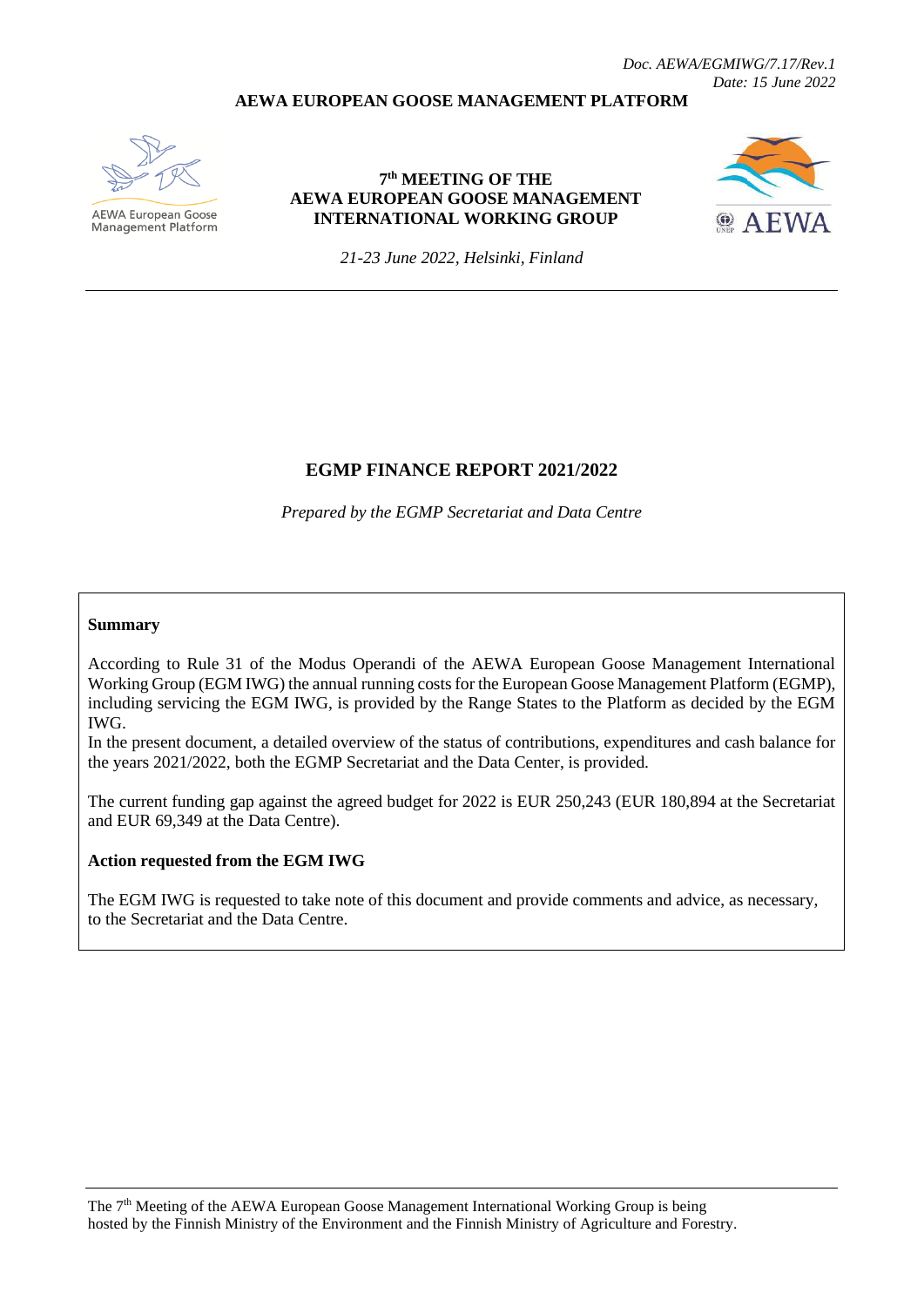# **Introduction**

According to Rule 31 of the Modus Operandi of the AEWA European Goose Management International Working Group (EGM IWG) the annual running costs for the European Goose Management Platform (EGMP), including servicing the EGM IWG, is provided by the Range States to the Platform as decided by the EGM IWG.

At the 6<sup>th</sup> meeting of the EGM IWG in June 2021, which took place in online conference format (EGM IWG6), the Range States adopted the EGMP budget for 2022.

The present report provides an overview of the funding pledges made and contributions received until 31 March 2022, as well as expenditure and cash balance for the year 2021 and up to 31 March 2022 as well as projected expenditures until the end of 2022. It should be noted that the budget allocated to the EGMP Secretariat is managed by the AEWA Secretariat following the applicable UN rules and regulations, while the budget allocated to the Data Centre is managed separately under the auspices and responsibility of Aarhus University.

# **1. Status of contributions of EGMP Funds for 2021 as at 31 December 2021**

Voluntary contributions from Range States to the EGMP Secretariat and Data Centre received in 2021 are shown in Table 1.

The contributions of Range States in 2021 to the EGMP Secretariat amount to **EUR 186,285** out of the agreed budget of EUR 282,000, whilst the contributions towards the Data Centre in 2021 amount to **EUR 233,643** compared the agreed budget for the year of EUR 184,000.

All contributions from the Range States as stated in Table 1 have supported the overall implementation of the activities of the EGMP in the Secretariat and the Data Centre, including staff salaries. For 2021 a costed breakdown of the activities is available in the budget and costed Programme of Work (cPOW) agreed by the EGM IWG.

Table 1 also provides the indicative level of voluntary contributions per Range State for the year 2021 (highlighted in blue) that was agreed at the EGM IWG4.

Contributions paid by ten Range States in 2021 reached in total **EUR 419,928** (90% of the agreed annual EGMP budget for 2021). To reach the full EGMP budget of EUR 466,000, a funding gap of **EUR 46,072** remained.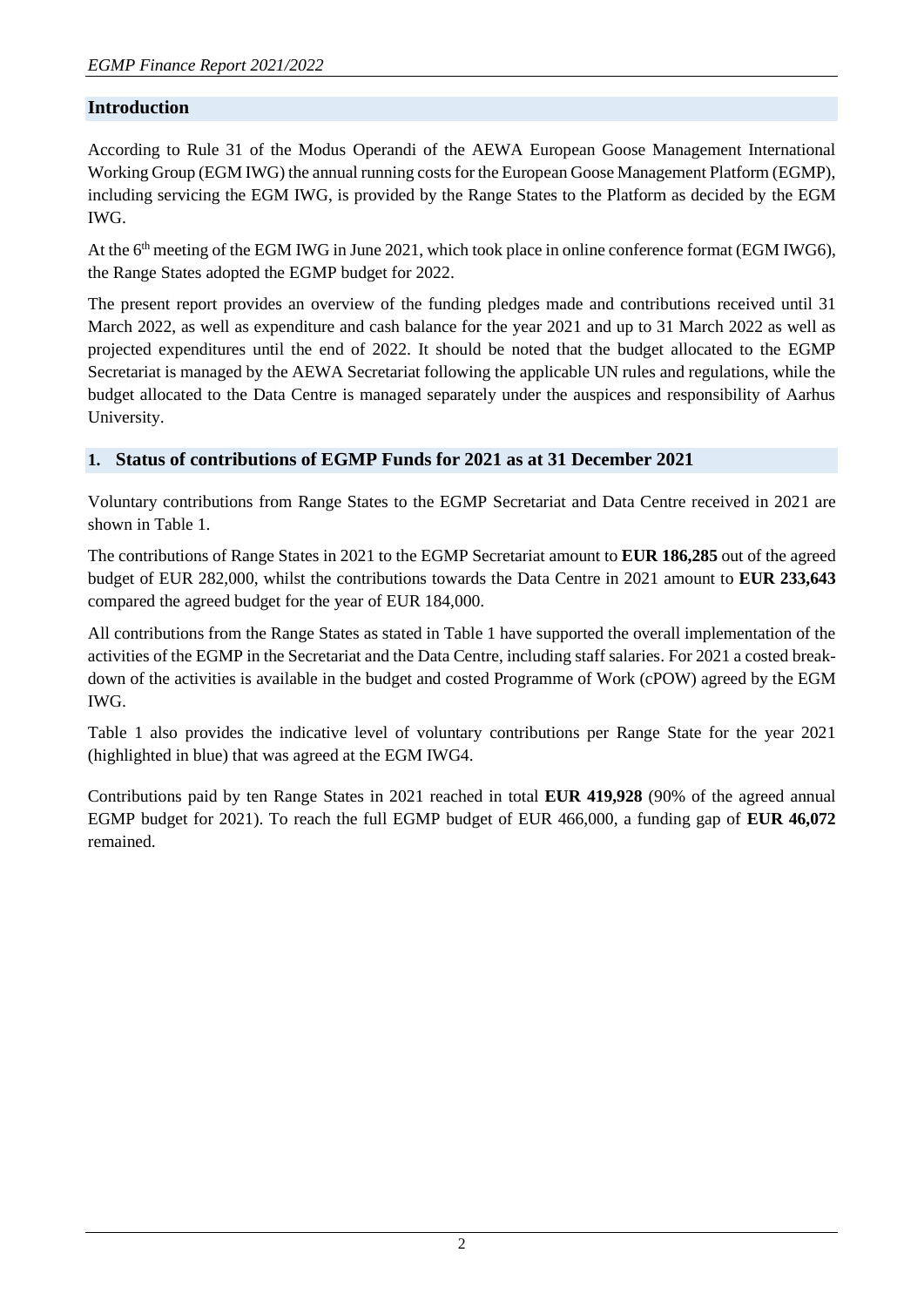| <b>EGMP Secretariat and Data Centre</b><br>Status of contributions for the year 2021 as at 31 December 2021 (all figures in Euro) |                                    |                    |                 |             |                 |  |
|-----------------------------------------------------------------------------------------------------------------------------------|------------------------------------|--------------------|-----------------|-------------|-----------------|--|
| <b>Range State</b>                                                                                                                | <b>Indicative</b><br>Scale $(***)$ | <b>Secretariat</b> | <b>Payments</b> | Data Centre | <b>Payments</b> |  |
| (Belarus)**                                                                                                                       |                                    |                    |                 |             |                 |  |
| Belgium                                                                                                                           | 57,104€                            | 34,556€            |                 | 22,547€     | 35,000€         |  |
| Denmark                                                                                                                           | 55,787€                            | 33,760€            | 20,787€         | 22,028€     | 35,000€         |  |
| (Estonia)**                                                                                                                       |                                    |                    |                 |             |                 |  |
| $(EU)$ **                                                                                                                         |                                    |                    |                 |             |                 |  |
| Finland                                                                                                                           | 51,417€                            | 31,115€            | 10,000€         | 20,302€     | 41,417€         |  |
| France                                                                                                                            | 43,912€                            | 26,573€            | 40,000€         | 17,338€     |                 |  |
| Germany***                                                                                                                        |                                    |                    |                 |             | 20,000€         |  |
| Iceland                                                                                                                           | 9,747€                             | 5,898€             |                 | 3,849€      |                 |  |
| (Ireland)*                                                                                                                        |                                    |                    |                 |             | 10,000€         |  |
| (Latvia)**                                                                                                                        |                                    |                    |                 |             |                 |  |
| (Lithuania)*                                                                                                                      |                                    |                    |                 |             |                 |  |
| Netherlands                                                                                                                       | 61,835€                            | 37,419€            | 13,000€         | 24,415€     | 22,000€         |  |
| Norway                                                                                                                            | 64,836€                            | 39,236€            | 39,236€         | 25,601€     | 25,601€         |  |
| (Poland)*                                                                                                                         |                                    |                    |                 |             |                 |  |
| (Russia)*                                                                                                                         |                                    |                    |                 |             |                 |  |
| (Spain)*                                                                                                                          |                                    |                    |                 |             |                 |  |
| Sweden                                                                                                                            | 68,490€                            | 41,447€            | 63,262€         | 27,043€     |                 |  |
| UK                                                                                                                                | 52,873€                            | 31,996€            |                 | 20,877€     | 44,625€         |  |
| (Ukraine)**                                                                                                                       |                                    |                    |                 |             |                 |  |
| <b>Total</b>                                                                                                                      | 466,000€                           | 282,000€           | 186,285€        | 184,000€    | 233,643€        |  |

\* non-paying range states

\*\* Germany has a reservation on the proposed budget and the scale of contribution and will decide on its contributions on the basis of a cPOW

\*\*\* non-participating range states

# **2. Status of contributions of EGMP Funds for 2022 as at 31 March 2022**

Voluntary contributions from Range States to the EGMP Secretariat and Data Centre pledged and received in 2022 (as at 31 March 2022) are shown in Table 2.

As at 31 March 2022, the EGMP Secretariat has received **EUR 49,236** contributions from two Range States and additional **EUR 51,870** were pledged by other two Range States. The contributions received by the Data Centre in 2022 to date amount to **EUR 114,651** from five Range States.

Table 2 also provides the indicative level of voluntary contributions per Range State for the year 2022 (highlighted in blue).

Contributions paid or pledged by the Range States in 2022 reach in total **EUR 215,757** (46% of the agreed annual EGMP budget for 2022). To reach the full EGMP budget of EUR 466,000, a funding gap of **EUR 250,243** remains.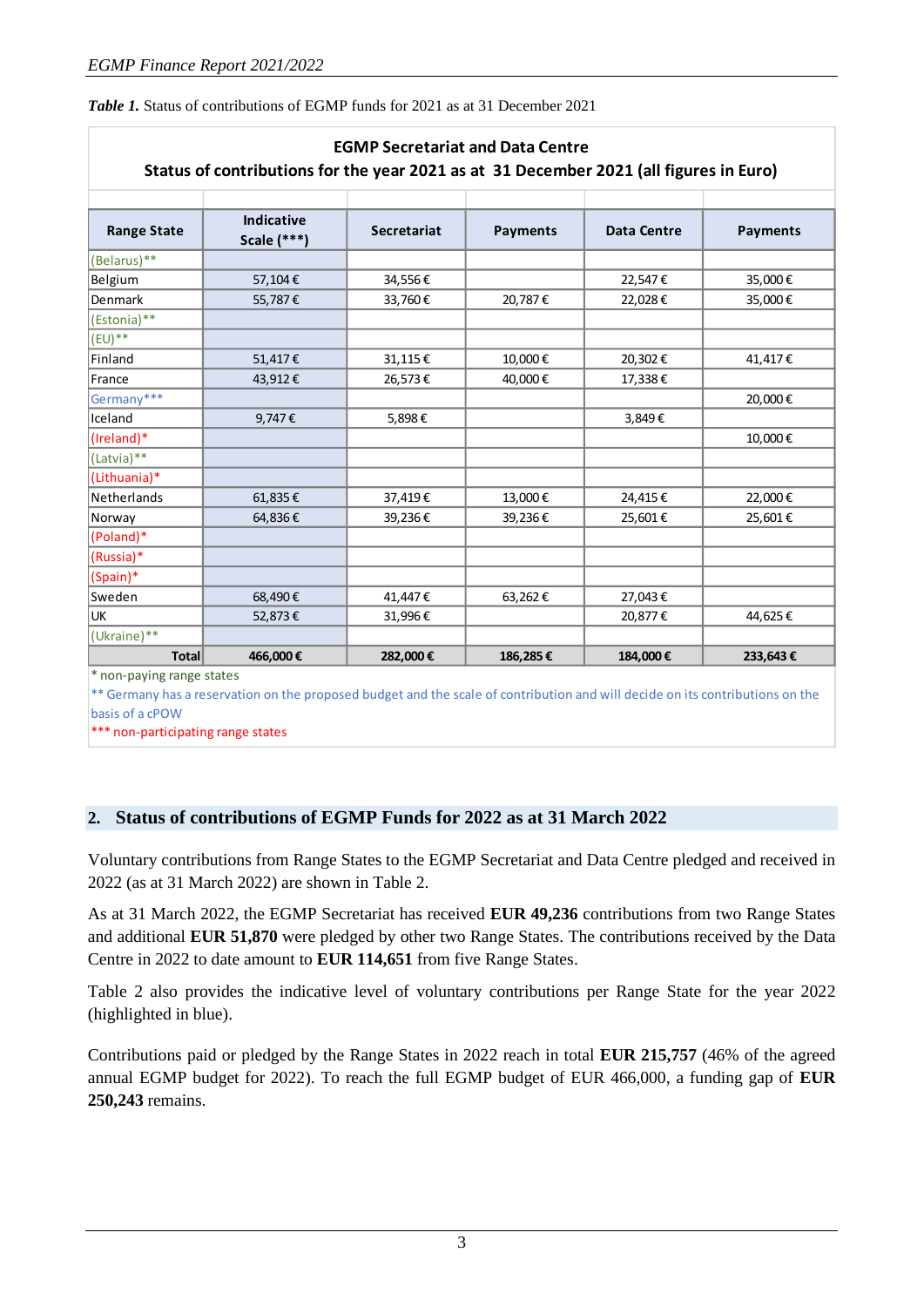| <b>EGMP Secretariat and Data Centre</b><br>Status of contributions for the year 2022 as at 31 March 2022 (all figures in Euro)                                                                                                                                                                                                                                                                                                                                                                                                |                             |                    |          |                |                    |          |         |
|-------------------------------------------------------------------------------------------------------------------------------------------------------------------------------------------------------------------------------------------------------------------------------------------------------------------------------------------------------------------------------------------------------------------------------------------------------------------------------------------------------------------------------|-----------------------------|--------------------|----------|----------------|--------------------|----------|---------|
| <b>Range State</b>                                                                                                                                                                                                                                                                                                                                                                                                                                                                                                            | Indicative<br>Scale $(***)$ | <b>Secretariat</b> | Payments | <b>Pledges</b> | <b>Data Centre</b> | Payments | Pledges |
| (Belarus)**                                                                                                                                                                                                                                                                                                                                                                                                                                                                                                                   |                             |                    |          |                |                    |          |         |
| Belgium                                                                                                                                                                                                                                                                                                                                                                                                                                                                                                                       | 57,104€                     | 34,556€            |          |                | 22,547€            |          |         |
| Denmark                                                                                                                                                                                                                                                                                                                                                                                                                                                                                                                       | 55,787€                     | 33,760€            |          |                | 22,028€            |          |         |
| (Estonia)**                                                                                                                                                                                                                                                                                                                                                                                                                                                                                                                   |                             |                    |          |                |                    |          |         |
| $ $ (EU)**                                                                                                                                                                                                                                                                                                                                                                                                                                                                                                                    |                             |                    |          |                |                    |          |         |
| Finland                                                                                                                                                                                                                                                                                                                                                                                                                                                                                                                       | 51,417€                     | 31,115€            | 10,000€  |                | 20,302€            | 25,700€  |         |
| France                                                                                                                                                                                                                                                                                                                                                                                                                                                                                                                        | 43,912€                     | 26,573€            |          |                | 17,338€            |          |         |
| Germany***                                                                                                                                                                                                                                                                                                                                                                                                                                                                                                                    |                             |                    |          |                |                    |          |         |
| Iceland                                                                                                                                                                                                                                                                                                                                                                                                                                                                                                                       | 9,747€                      | 5,898€             |          |                | 3,849€             |          |         |
| (Ireland)****                                                                                                                                                                                                                                                                                                                                                                                                                                                                                                                 |                             |                    |          |                |                    |          |         |
| (Latvia)**                                                                                                                                                                                                                                                                                                                                                                                                                                                                                                                    |                             |                    |          |                |                    |          |         |
| (Lithuania)*                                                                                                                                                                                                                                                                                                                                                                                                                                                                                                                  |                             |                    |          |                |                    |          |         |
| Netherlands                                                                                                                                                                                                                                                                                                                                                                                                                                                                                                                   | 61,835€                     | 37,419€            |          | 11,000€        | 24,415€            | 22,000€  |         |
| Norway                                                                                                                                                                                                                                                                                                                                                                                                                                                                                                                        | 64,836€                     | 39,236€            | 39,236€  |                | 25,601€            | 25,601€  |         |
| (Poland)*                                                                                                                                                                                                                                                                                                                                                                                                                                                                                                                     |                             |                    |          |                |                    |          |         |
| (Russia)*                                                                                                                                                                                                                                                                                                                                                                                                                                                                                                                     |                             |                    |          |                |                    |          |         |
| (Spain)*                                                                                                                                                                                                                                                                                                                                                                                                                                                                                                                      |                             |                    |          |                |                    |          |         |
| Sweden                                                                                                                                                                                                                                                                                                                                                                                                                                                                                                                        | 68,490€                     | 41,447€            |          | 40,870€        | 27,043€            | 26,450€  |         |
| UK                                                                                                                                                                                                                                                                                                                                                                                                                                                                                                                            | 52,873€                     | 31,996€            |          |                | 20,877€            | 14,900€  |         |
| $(Ukraise)$ <sup>**</sup>                                                                                                                                                                                                                                                                                                                                                                                                                                                                                                     |                             |                    |          |                |                    |          |         |
| Total                                                                                                                                                                                                                                                                                                                                                                                                                                                                                                                         | 466,000€                    | 282,000€           | 49,236€  | 51,870€        | 184,000€           | 114,651€ | 0€      |
| * non-paying range states<br>the contract of the contract of the contract of the contract of the contract of the contract of the contract of the contract of the contract of the contract of the contract of the contract of the contract of the contract o<br>the company of the company of the company of the company of the company of the company of the company of the company of the company of the company of the company of the company of the company of the company of the company<br>the state of the state of the |                             |                    |          |                |                    |          |         |

*Table 2.* Status of contributions of EGMP funds for 2022 as at 31 March 2022

\*\* Germany has a reservation on the proposed budget and the scale of contribution and will decide on its contributions on the basis of a cPOW \*\*\* non-participating range states

\*\*\*\*Ireland is a new participating range state

# **3. Voluntary contributions for specific EGMP Projects and in-kind contributions outside of the agreed EGMP budget**

Germany has funded a 2-year project starting in 2020 (EUR 43,392) to collect information requested in Box 1 of the ISSMPs for the Barnacle Goose and the Greylag Goose, to be included in the Adaptive Flyway Management Programmes.

NatureScot and the Department of Housing, Local Government and Heritage in Ireland, funded the development of an integrated population model (IPM) for the purpose of better understanding the population dynamics of the Greenland-breeding population of the Barnacle Goose (*Branta leucopsis*) and in order to inform the management of offtake for the population. The budget for the model was £30,000; EUR 10,000 was covered by Ireland and the difference by NatureScot.

Jægernes Naturfond in Denmark funded the development of a flyway-wide decision model for use in investigating population-management strategies for Greylag Geese in 2022 (EUR 48,000).

Moreover, the Dutch provinces, together with the Dutch Ministry of Agriculture, Nature and Food Quality are in discussions with the Dutch Research Consortium about continuing and funding their work for the Barnacle and Greylag Geese for the period 2021-2024.

On 17 February 2022, the AEWA Secretariat sent out a letter to the EGMP Range States regarding the reporting of in-kind contributions that have been provided by the Range States towards the EGMP process.

Information on the in-kind contributions have been reported by Netherlands, Norway and Sweden. Details can be found in Annex 1 to this document.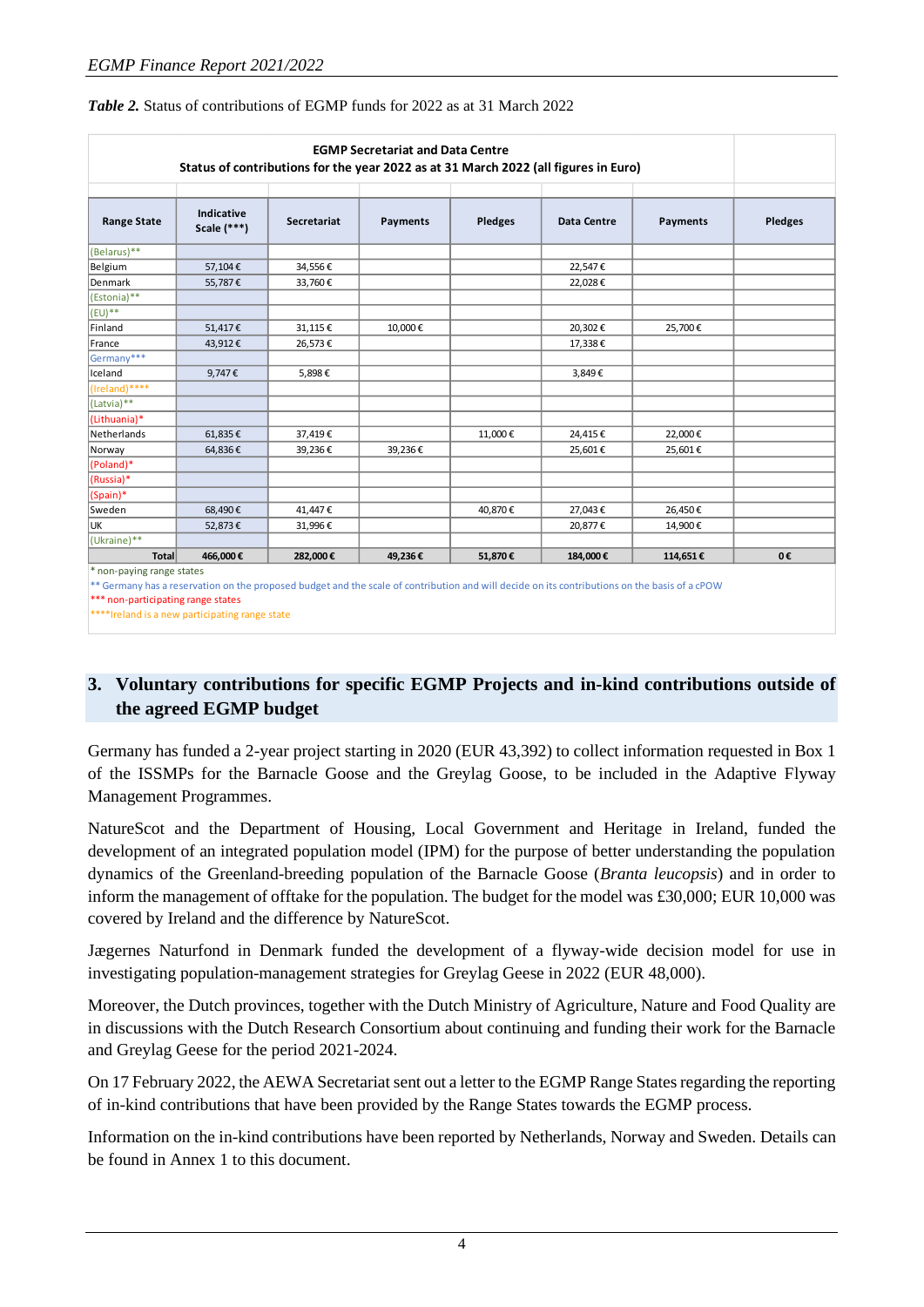# **4. Budget implementation status 2021 as at 31 December 2021**

The agreed annual EGMP budget for 2021 was EUR 466,000. The budget breaks down to EUR 282,000 for the EGMP Secretariat and EUR 184,000 for the EGMP Data Centre.

The 2021 agreed budget, expenditures incurred, and balances are outlined below for the EGMP Secretariat (Table 3) and the EGMP Data Centre (Table 4).

It is to be noted that the remaining balance shown in the tables is not the actual cash balance available to the EGMP, but rather the difference between the agreed budget for the period and actual expenditures incurred.

In the Secretariat all funds are held in USD and all expenditures are incurred in USD throughout the year. Therefore, expenditures in EUR figures are calculated on the basis of the average exchange rate of the year 2021 (0.842).

Table 3 outlines the actual expenditures (in EUR) for the Secretariat for 2021, showing the agreed budget for 2021, the expenditures incurred and the remaining balance against the agreed budget.

Although the position of Programme Management Assistant (PMA) remains vacant, the Secretariat has employed a consultant in 2021 to provide support for EGMP Secretariat work. The costs are charged against the budget line of the PMA.

Expenditures in the year 2021 at the EGMP Secretariat have been kept to a minimum within operational limits amounting to a total of **EUR 138,450**, which is **EUR 143,550** less than the agreed annual budget.

The EGMP Secretariat receives administrative and financial support services from the Common Administrative and Finance Management Unit, which serves the entire CMS Family. The Common Administrative and Finance Management Unit is fully funded by the 13% Programme Support Costs levy, which is applicable to all Trust Funds of the CMS Family, including EGMP Secretariat funds, in accordance with the United Nations General Assembly Resolution 35/217 of 17 December 1980.

The EGMP Secretariat, as part of UNEP/AEWA, is also profiting of services of operational nature falling in the sectors of IT maintenance, Communications (Joint AEWA/CMS Information Management, Communication and Awareness Unit) and staff time from the Head of Science, Implementation and Compliance Unit, which are covered by the AEWA core budget. This advantage is a direct cost saving to the EGMP core budget.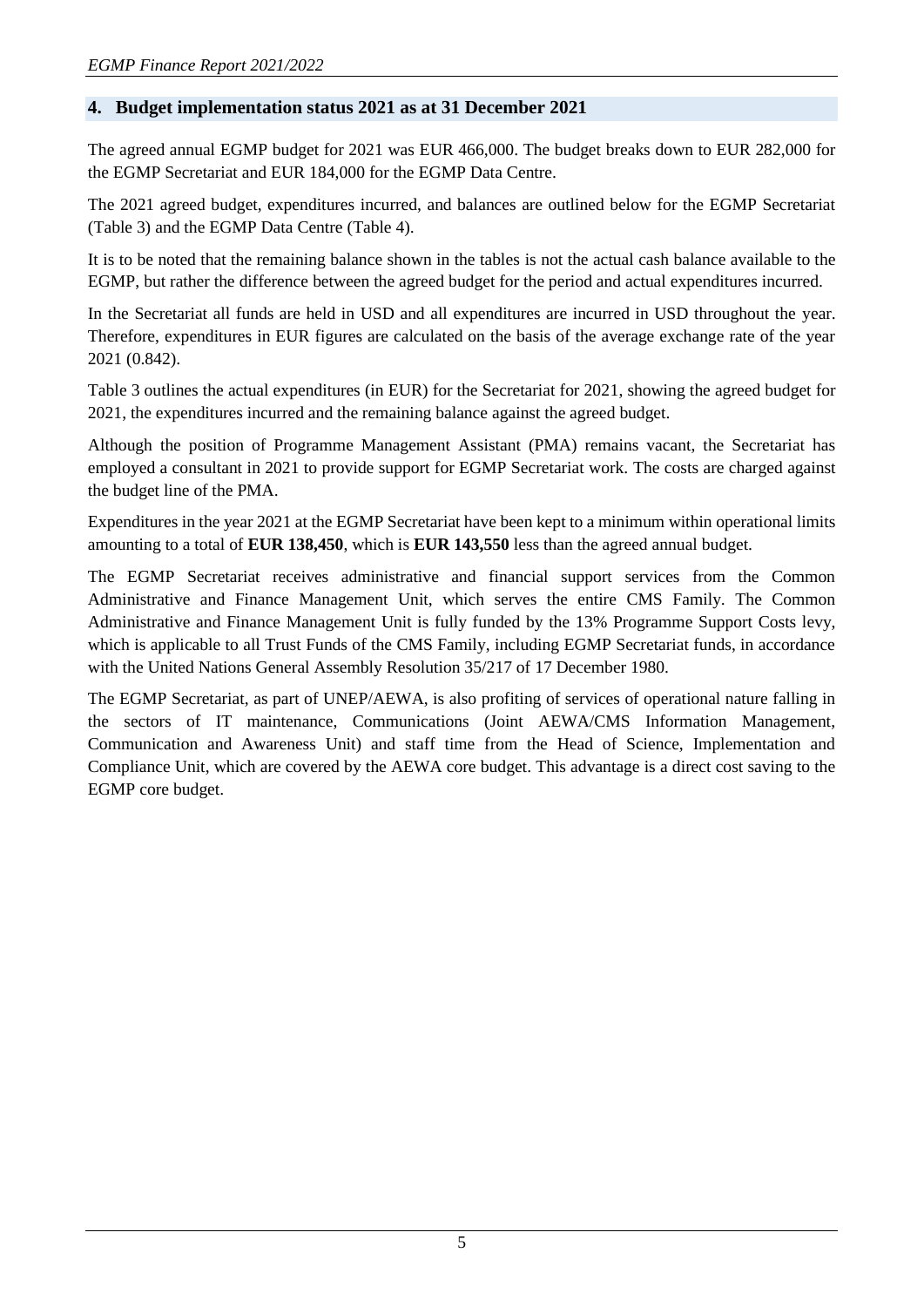*Table 3.* Implementation of the EGMP Secretariat budget for 2021 as at 31 December 2021

| <b>EGMP Secretariat</b><br>Budget implementation report for the year 2021 as at 31 December 2021 (all figures in Euro, unless stated otherwise) |                  |                          |                          |                  |  |
|-------------------------------------------------------------------------------------------------------------------------------------------------|------------------|--------------------------|--------------------------|------------------|--|
|                                                                                                                                                 |                  |                          |                          |                  |  |
| <b>Budget item</b>                                                                                                                              | <b>Budget</b>    | Expenditure              |                          | <b>Balance</b>   |  |
|                                                                                                                                                 |                  | <b>USD</b>               | <b>EUR</b>               |                  |  |
| <b>Staff costs</b>                                                                                                                              |                  | <b>USD</b>               | <b>EUR</b>               |                  |  |
| EGMP Coordinator (100%; P2)                                                                                                                     | 107,965          | 116,408                  | 98,016                   | 9,949            |  |
| Programme Management Assistant (100%; G5)                                                                                                       | 70,796           | 28,542                   | 24,033                   | 46,764           |  |
| Sub-total                                                                                                                                       | 178,761          | 144,951                  | 122,048                  | 56,713           |  |
|                                                                                                                                                 |                  |                          |                          |                  |  |
| <b>Operationing Costs</b>                                                                                                                       |                  |                          |                          |                  |  |
| Communication                                                                                                                                   | 4,425            | (12)                     | (10)                     | 4,435            |  |
| Miscellaneous (e.g. office supplies and equipment, training)                                                                                    | 4,425            | 574                      | 483                      | 3,942            |  |
| Sub-total                                                                                                                                       | 8,850            | 562                      | 473                      | 8,376            |  |
| <b>Implementing Partner Direct Costs</b>                                                                                                        |                  |                          |                          |                  |  |
| <b>SSFAs</b>                                                                                                                                    | 30,973           |                          |                          | 30,973           |  |
| Sub-total                                                                                                                                       | 30,973           | $\overline{\phantom{a}}$ | $\blacksquare$           | 30,973           |  |
|                                                                                                                                                 |                  |                          |                          |                  |  |
| Travel<br>Travel (staff, experts and funded delegates)                                                                                          |                  |                          |                          |                  |  |
| Sub-total                                                                                                                                       | 26,549<br>26,549 |                          |                          | 26,549<br>26,549 |  |
|                                                                                                                                                 |                  |                          |                          |                  |  |
| <b>Contractual Services (Meetings)</b>                                                                                                          |                  |                          |                          |                  |  |
| EGM IWG meeting (catering, venue if hosted in Bonn)                                                                                             | 4,425            |                          |                          | 4,425            |  |
| Sub-total                                                                                                                                       | 4,425            |                          | $\overline{\phantom{a}}$ | 4,425            |  |
| <b>Total</b>                                                                                                                                    | 249,558          | 145,513                  | 122,522                  | 127,036          |  |
| Programme support costs (13%)                                                                                                                   | 32,442           | 18,917                   | 15,928                   | 16,515           |  |
| <b>Grand Total</b>                                                                                                                              | 282,000          | 164,429                  | 138,450                  | 143,550          |  |

*Table 4.* Implementation of the EGMP Data Centre budget for 2021 as at 31 December 2021

| Budget implementation of EGMP Data Centre for 2021 as at 31 December 2021 (all figures in<br>Euro) |               |                    |                |  |  |  |
|----------------------------------------------------------------------------------------------------|---------------|--------------------|----------------|--|--|--|
|                                                                                                    |               |                    |                |  |  |  |
| <b>Budget Item</b>                                                                                 | <b>Budget</b> | <b>Expenditure</b> | <b>Balance</b> |  |  |  |
| Staff costs                                                                                        |               |                    |                |  |  |  |
| Goose Monitoring Coordinator (100%)                                                                | 96,000        | 85,920             | 10,080         |  |  |  |
| Population Modelling Expert (50%)                                                                  | 48,000        | 70,185             | 22,185         |  |  |  |
| Lead Compiler (22.5%)                                                                              | 30,000        | 23,711             | 6,289          |  |  |  |
| Sub-total                                                                                          | 174,000       | 179,816            | 5,816          |  |  |  |
| <b>Operations</b>                                                                                  |               |                    |                |  |  |  |
| Travel, meetings, miscellaneous                                                                    | 10,000        | 86                 | 9,914          |  |  |  |
| Sub-total                                                                                          | 10,000        | 86                 | 9,914          |  |  |  |
| <b>Grand Total</b>                                                                                 | 184,000       | 179.902            | 4,098          |  |  |  |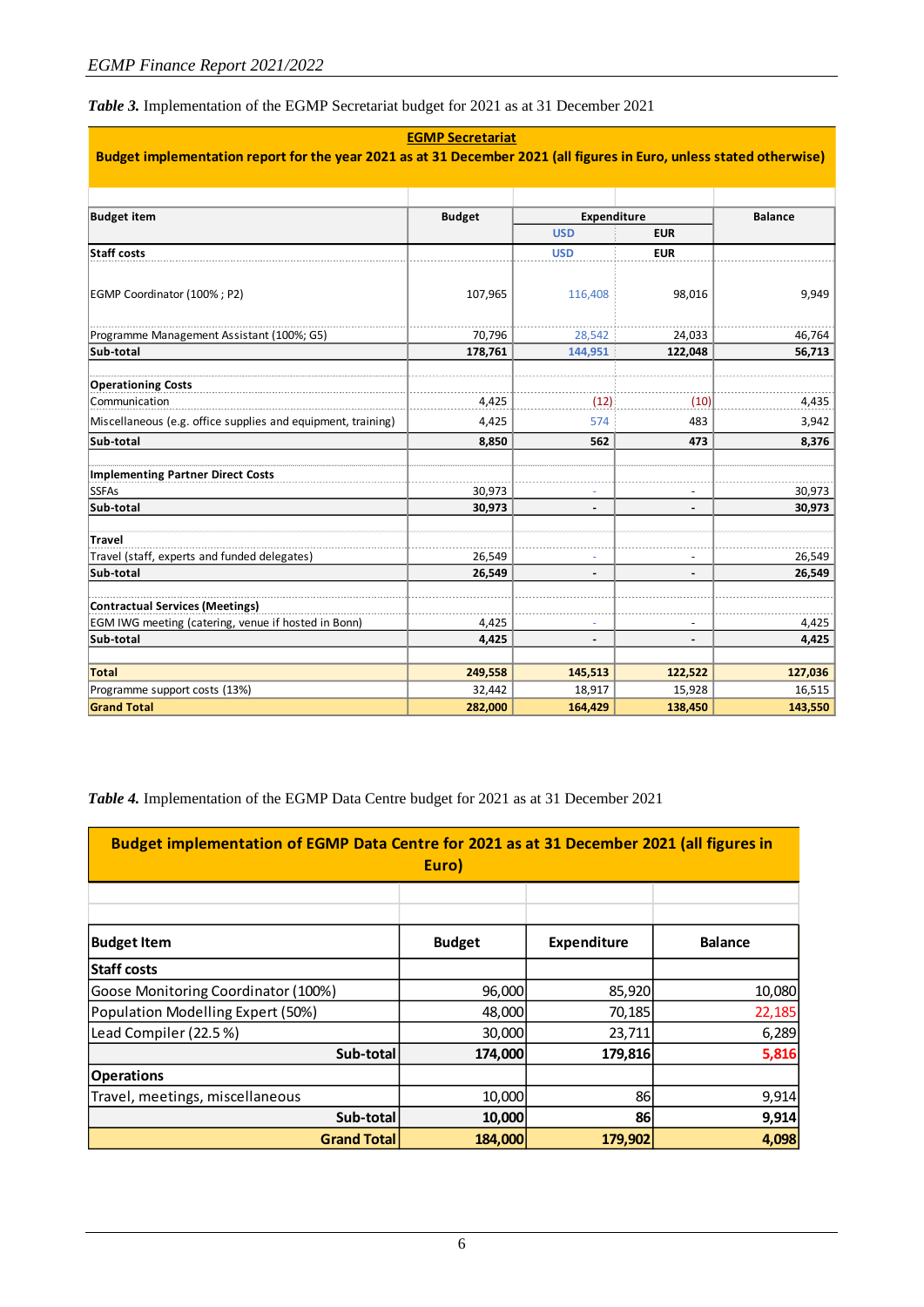The budget of the EGMP Data Centre is managed separately under the auspices and responsibility of Aarhus University. Reporting on the full year 2021, the Data Centre has incurred expenses of **EUR 179,902** in 2021 (Table 4), which is slightly under than the agreed annual budget.

Due to partial sick leave of a staff member in the Data Centre, as well as the replacement of the Monitoring Coordinator, time was reallocated among the Data Centre staff. However, the overall staff costs were only slightly higher than budgeted.

However, it should be noted that the slight over-expenditure in the Data Centre on staff costs, has been compensated by the under-expenditure on the travel budget line, as no travel occurred in 2021 due to the ongoing COVID19 pandemic. Thus, the budget expenditure remains slightly below the overall budget allocated for the EGMP Data Centre.

# **5. Budget implementation status 2022 as at 31 March 2022**

The agreed annual EGMP budget for 2022 is EUR 466,000. The budget breaks down to EUR 282,000 for the EGMP Secretariat and EUR 184,000 for the EGMP Data Centre.

The agreed budget, expenditures incurred, and balances for the first quarter of 2022 and the projected expenditure for the rest of the year are outlined below for the EGMP Secretariat (Table 5) and the EGMP Data Centre (Table 6).

In the Secretariat all funds are held in USD and all expenditures are incurred in USD throughout the year. Therefore, expenditures in EUR figures are calculated on the basis of the average exchange rate of the first three months of 2022 (0.891).

Table 5 outlines the actual expenditures (in EUR) for the Secretariat as at 31 March 2022, showing the agreed budget for 2022, the expenditures incurred from 01 January-31 March 2022, the projected expenditures for 01 April-31 December 2022, the total estimated expenditure for 2022 and the estimated remaining balance against the agreed budget.

Although the position of Programme Management Assistant (PMA) remains vacant, the Secretariat has employed a consultant since 2021 to provide support for EGMP Secretariat work. The costs are charged against the budget line of the PMA.

Considering the actual expenditures of the 1st quarter (1 Jan-31 Mar 2022) and the projected expenditures for the rest of the year (01 April – 31 Dec 2022), the total estimated expenditure for the EGMP Secretariat totals approximately **EUR 199,026** for 2022, which is **EUR 82,975** less than the agreed annual budget (EUR 282,000).

The budget of the EGMP Data Centre is managed and reported separately under the auspices and responsibility of Aarhus University.

Table 6 outlines the 2022 budget for the EGMP Data Centre (in EUR), the actual expenditures until 30 April 2022 and the total estimated expenditures for the full year of 2022 as well as the estimated remaining balance against the budget. The total estimated expenditure for the EGMP Data Centre totals **EUR 184,000** for 2022, i.e. the full amount of the agreed budget.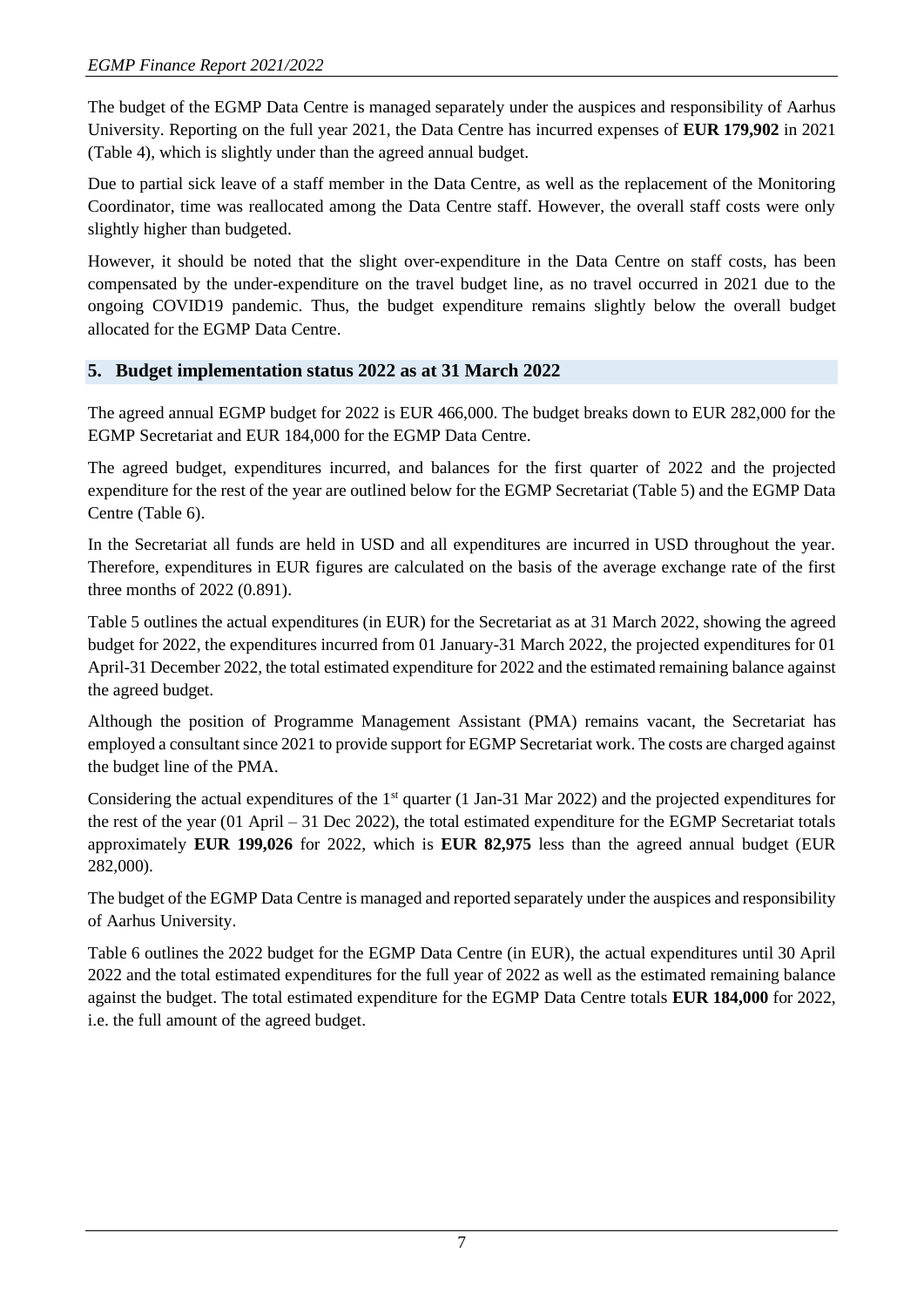*Table 5.* Status of implementation of the EGMP Secretariat budget for 2022 as at 31 March 2022 with projection until 31 December 2022

| <b>EGMP Secretariat</b>                                                                                                                                   |               |                                      |                          |                          |                                       |                          |
|-----------------------------------------------------------------------------------------------------------------------------------------------------------|---------------|--------------------------------------|--------------------------|--------------------------|---------------------------------------|--------------------------|
| Budget implementation status for the year 2022 as at 31 March 2022 with projections until 31 December 2022 (all figures in Euro, unless stated otherwise) |               |                                      |                          |                          |                                       |                          |
| <b>Budget item</b>                                                                                                                                        | <b>Budget</b> |                                      |                          | Expenditure              |                                       | Estimated                |
|                                                                                                                                                           |               |                                      | balance                  |                          |                                       |                          |
|                                                                                                                                                           |               | Actual expenditure<br>1 Jan - 31 Mar |                          | Projected<br>expenditure | <b>Total estimated</b><br>expenditure |                          |
|                                                                                                                                                           |               | <b>USD</b>                           | <b>EUR</b>               | 01 Apr - 31 Dec          |                                       |                          |
| <b>Staff costs</b>                                                                                                                                        |               |                                      |                          |                          |                                       |                          |
| EGMP Coordinator (100%; P2)                                                                                                                               | 125,664       | 25,809                               | 23,073                   | 69,220                   | 92,293                                | 33,370                   |
| Programme Management Assistant (100%; G5)                                                                                                                 | 70,796        | 83                                   | 74                       | 30,664                   | 30,738                                | 40,058                   |
| Sub-total                                                                                                                                                 | 196,460       | 25,892                               | 23,147                   | 99,884                   | 123,031                               | 73,429                   |
|                                                                                                                                                           |               |                                      |                          |                          |                                       |                          |
| <b>Operationing Costs</b><br>Communication                                                                                                                | 4,425         | 493                                  | 441                      | 3,984                    | 4,425                                 |                          |
| Miscellaneous (e.g. office supplies and equipment, training)                                                                                              | 4,425         |                                      |                          | 4,425                    | 4,425                                 |                          |
| Sub-total                                                                                                                                                 | 8,850         | 493                                  | 441                      | 8,409                    | 8,850                                 |                          |
| <b>Implementing Partner Direct Costs</b>                                                                                                                  |               |                                      |                          |                          |                                       |                          |
| <b>SSFAs</b>                                                                                                                                              | 13,274        | ÷                                    | ٠                        | 13,274                   | 13,274                                | $\overline{a}$           |
| Sub-total                                                                                                                                                 | 13,274        | $\overline{\phantom{a}}$             |                          | 13,274                   | 13,274                                | $\blacksquare$           |
| <b>Travel</b>                                                                                                                                             |               |                                      |                          |                          |                                       | ٠                        |
| Travel (staff, experts and funded delegates)                                                                                                              | 26,549        |                                      |                          | 26,549                   | 26,549                                |                          |
| Sub-total                                                                                                                                                 | 26,549        | $\overline{\phantom{a}}$             | $\overline{\phantom{a}}$ | 26,549                   | 26,549                                | $\overline{\phantom{a}}$ |
|                                                                                                                                                           |               |                                      |                          |                          |                                       |                          |
| <b>Contractual Services (Meetings)</b>                                                                                                                    |               |                                      |                          |                          |                                       | ä,                       |
| EGM IWG meeting (catering, venue if hosted in Bonn)                                                                                                       | 4,425         |                                      |                          | 4,425                    | 4,425                                 | ٠                        |
| Sub-total                                                                                                                                                 | 4,425         | $\overline{a}$                       |                          | 4,425                    | 4,425                                 | $\overline{a}$           |
| <b>Total</b>                                                                                                                                              | 249,558       | 26,385                               | 23,588                   | 152,541                  | 176,129                               | 73,429                   |
| Programme support costs (13%)                                                                                                                             | 32,442        | 3,430                                | 3,066                    | 19,830                   | 22,897                                | 9,546                    |
| <b>Grand Total</b>                                                                                                                                        | 282,000       | 29,815                               | 26,654                   | 172,371                  | 199,026                               | 82,975                   |

*Table 6.* Status of implementation of the EGMP Data Centre budget for 2022 as at 30 April 2022 with projection until 31 December 2022

| Budget implementation status of EGMP Data Centre for 2022 as at 30 April 2022 with projection until 31<br>December 2022 (all figures in Euro) |               |                                          |                                            |                                   |  |  |  |
|-----------------------------------------------------------------------------------------------------------------------------------------------|---------------|------------------------------------------|--------------------------------------------|-----------------------------------|--|--|--|
| <b>Budget item</b>                                                                                                                            | <b>Budget</b> | <b>Actual</b><br>expenditures<br>Jan-Apr | Total estimated<br>expenditure<br>for 2022 | Estimated<br>remaining<br>balance |  |  |  |
| <b>Staff costs</b>                                                                                                                            |               |                                          |                                            |                                   |  |  |  |
| Goose Monitoring Coordinator (100%)                                                                                                           | 96,000        | 32,000                                   | 96,000                                     |                                   |  |  |  |
| Population Modelling Expert (50%)                                                                                                             | 48,000        | 16,000                                   | 48,000                                     |                                   |  |  |  |
| Lead Compiler (22.5%)                                                                                                                         | 30,000        | 12,667                                   | 38,000                                     | $-8,000$                          |  |  |  |
| Sub-total                                                                                                                                     | 174,000       | 60,667                                   | 182,000                                    | $-8,000$                          |  |  |  |
| <b>Operations</b>                                                                                                                             |               |                                          |                                            |                                   |  |  |  |
| Travel, meetings, miscellaneous                                                                                                               | 10,000        | 667                                      | 2,000                                      | 8,000                             |  |  |  |
| Sub-total                                                                                                                                     | 10,000        | 667                                      | 2,000                                      | 8,000                             |  |  |  |
|                                                                                                                                               |               |                                          |                                            |                                   |  |  |  |
| <b>Grand Total</b><br>184,000<br>61,333<br>184,000                                                                                            |               |                                          |                                            |                                   |  |  |  |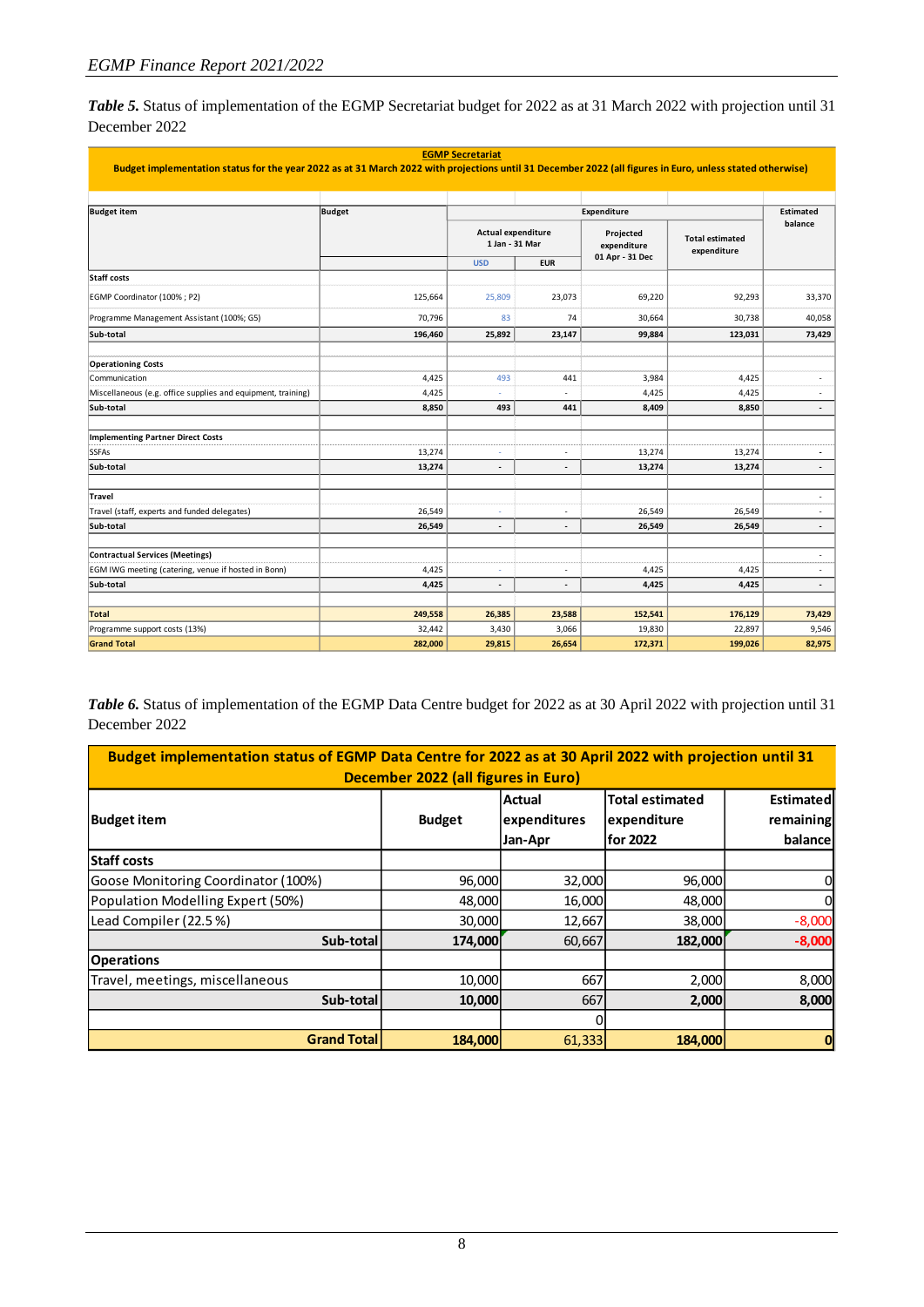### **6. Overall Cash Balance including reserve**

### **Overall Status of the EGMP Budget for the Secretariat and the Data Centre**

Tables 7 and 8 below, respectively for the EGMP Secretariat and Data Centre, show cumulatively (1) the overall contributions received in 2021, (2) contributions received in the period until 31 March 2022, (3) the expenditure of the EGMP for 2021, (4) the expenditure until 31 March 2022 for the Secretariat, as well as (5) the projected expenditures for the rest of the year 2022, including the projected status of the reserve in the end of 2022.

### **Reserve fund**

An EGMP "reserve fund" has been set up for the Secretariat and the Data Centre, as agreed by the EGM IWG, to ensure continuity of operations of the EGMP in any annual cycle before annual contributions for the actual year have arrived from the Range States. For uninterrupted and smooth operational running of the EGMP, the reserve fund has to contain sufficient funds at the end of the year, allowing operation for the first six months of the following year.

The reserve fund for the EGMP Secretariat has been set at EUR 160,000 (slightly above 50% of the annual budget). For the EGMP Data Centre the reserve fund has been set to 50% of the annual budget, i.e. EUR 92,000. The reserve funds of the Secretariat and the Data Centre were maintained at the set amount both at the end of 2020 and the end of 2021.

| Status of estimated cash balance at the EGMP Secretariat as at 31 December 2022<br>(in USD and equivalent EUROs) |            |                |  |  |  |
|------------------------------------------------------------------------------------------------------------------|------------|----------------|--|--|--|
|                                                                                                                  | <b>USD</b> | <b>EUR</b>     |  |  |  |
| Opening cash balance as at 01 January 2021                                                                       | 220,104    | 38,818         |  |  |  |
| <b>Reserve brought forward from 2020</b>                                                                         |            | 160,000        |  |  |  |
| Contributions received in 2021 (table 1)                                                                         | 219,625    | 186,285        |  |  |  |
| Expenditure incurred in 2021 (table 3)                                                                           | $-164,429$ | $-138,450$     |  |  |  |
| Opening cash balance as at 01 January 2022                                                                       | 86,654     |                |  |  |  |
| <b>Reserve brought forward from 2021</b>                                                                         | 275,300    | 160,000        |  |  |  |
| Contributions received till 31 Mar 2022 (table 2)                                                                | 53,928     | 49,236         |  |  |  |
| Expenditure incurred till 31 March 2022 (table 4)                                                                | $-29,815$  | $-26,654$      |  |  |  |
| Estimated cash balance as at 31 March 2022                                                                       | 299,413    | 269,235        |  |  |  |
| Adjustment for foreign exchange rate change                                                                      |            | $-1,561$       |  |  |  |
| Adjusted estimated cash balance as at 31 March 2022                                                              | 299,413    | 267,675        |  |  |  |
| Contributions pledged as at 31 March 2022 (table 2)                                                              | 58.020     | 51.870         |  |  |  |
| Projected expenditure (01 Apr 2022 - 31 Dec 2022) (table                                                         | $-192,809$ | $-172,371$     |  |  |  |
| Estimated cash balance as at 31 December 2022                                                                    |            |                |  |  |  |
| <b>Estimated Reserve as at 31 December 2022</b>                                                                  | 164,624    | 147,174        |  |  |  |
| Exchange rate applied for the year 2021:<br>Exchange rate applied for the year 2022 :                            |            | 0.842<br>0.894 |  |  |  |

*Table 7.* Status of estimated cash balance at the EGMP Secretariat as at 31 December 2022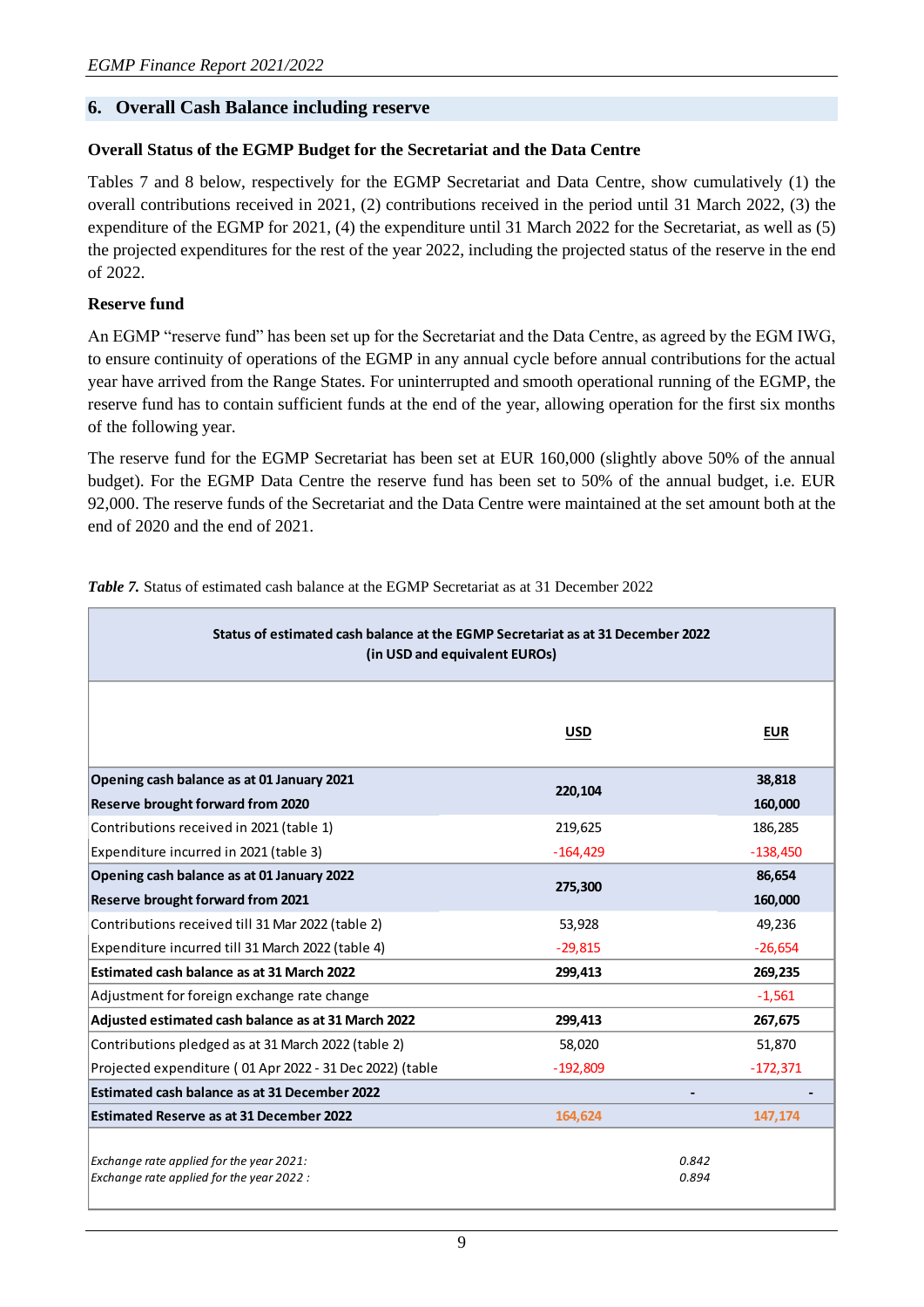*Table 8.* Status of estimated cash balance at the EGMP Data Centre as at 31 December 2022

| Status of estimated cash balance of the EGMP Data Centre as at 31 December 2022 (all figures in Euro) |         |  |  |
|-------------------------------------------------------------------------------------------------------|---------|--|--|
|                                                                                                       |         |  |  |
| Opening cash balance as at 1 January 2021                                                             | 1,719   |  |  |
| <b>Reserve brought forward from 2020</b>                                                              | 92,000  |  |  |
| Contributions received in 2021 (table 1)                                                              | 233,643 |  |  |
| Expenditure incurred in 2021 (table 4)                                                                | 179,902 |  |  |
| Estimated cash balance as at 1 January 2022                                                           | 55,460  |  |  |
| Reserve brought forward from 2021                                                                     | 92,000  |  |  |
| Contributions received as at 31 March 2022 (table 2)                                                  | 114,651 |  |  |
| Projected expenditure as at Dec 31 2022 (table 6)                                                     | 184,000 |  |  |
| Estimated cash balance as at 31 December 2022                                                         | 0       |  |  |
| <b>Estimated Reserve as at 31 December 2022</b>                                                       | 78,111  |  |  |

### **7. Conclusions**

### Status of Contributions

Contributions paid by ten Range States in 2021 reach in total **EUR 419,928** (90 % of the agreed annual EGMP budget for 2021). To reach the full EGMP budget of EUR 466,000, a funding gap of **EUR 46,072 remained**.

Contributions paid or pledged by the Range States in 2022 reach in total **EUR 215,757** (46% of the agreed annual EGMP budget for 2022). To reach the full EGMP budget of EUR 466,000, a funding gap of **EUR 250,243** remains.

# Budget implementation

*2021*

Expenditures in the year 2021 at the EGMP Secretariat have been kept to a minimum within operational limits amounting to a total of **EUR 138,450**, which is **EUR 143,550** less that the agreed budget. Most savings have been generated due to the ongoing COVID-19 pandemic, leading to cost savings in travel and meetings. Savings have also been generated in the budget line of the EGMP Coordinator and the Programme Management Assistant (PMA). While the PMA position still remained vacant throughout the entire year, the Secretariat had to hire a consultant to support the EGMP Coordinator till 31 January 2022.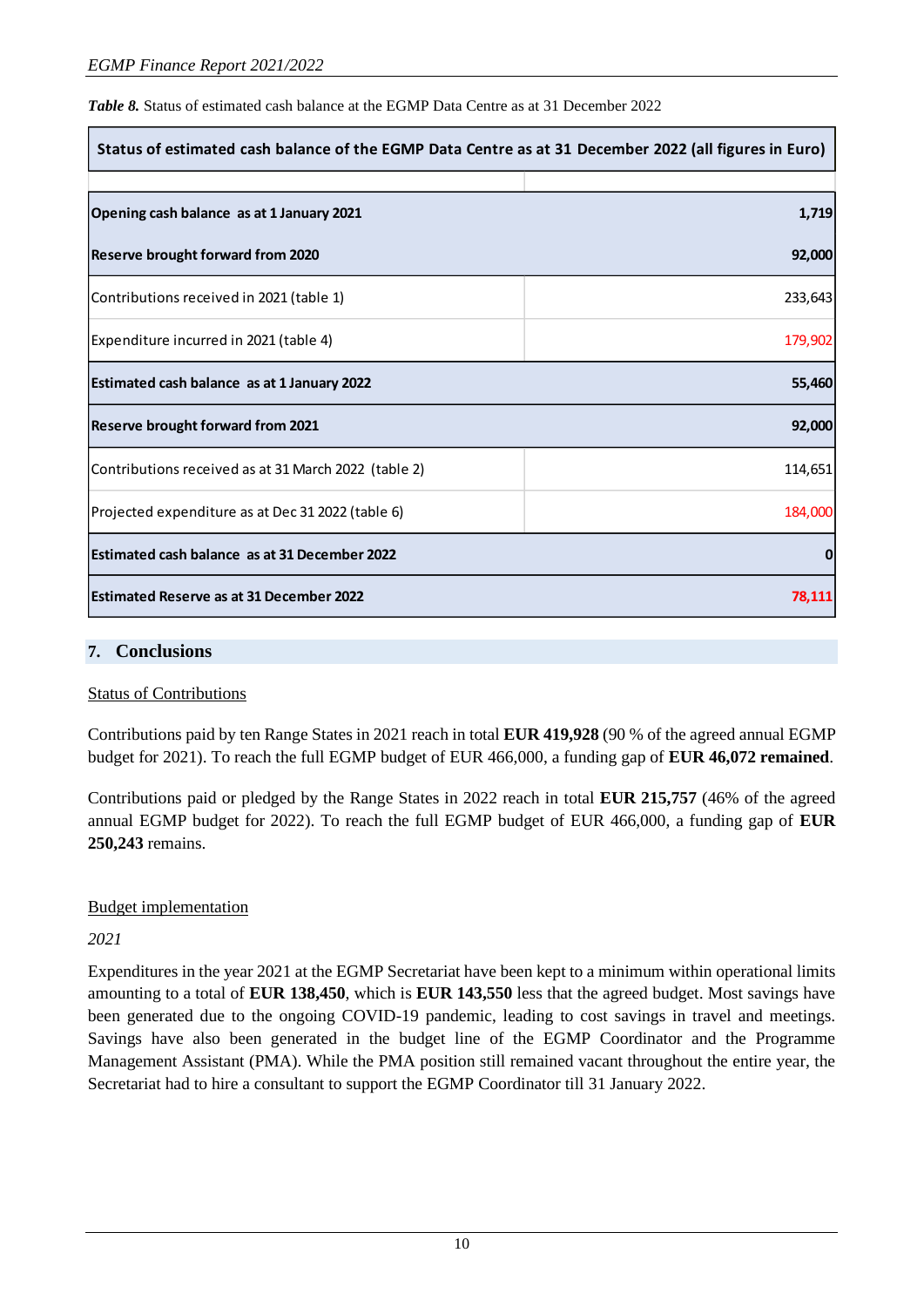At the Data Centre the annual expenditures in 2021 amounted to **EUR 179,902**, which is slightly lower by **EUR 4,098** in comparison to the agreed budget. Savings are mainly generated in travel and meeting costs.

*2022*

Considering the actual expenditures until 31 March 2022 and the projected expenditures for the rest of the year (01 April – 31 December 2022), the total estimated expenditure for the EGMP Secretariat totals approximately **EUR 199,026** for 2022, which is **EUR 82,974** less than the agreed annual budget.

At the Data Centre it is expected that the total expenditures in 2022 will reach **EUR 184,000** as per the agreed budget for 2022.

# Cash Balance

The current funding gap against the agreed budget for 2022 is **EUR 250,243** (**EUR 180,894** at the Secretariat and **EUR 69,349** at the Data Centre).

The EGMP Programme Management Assistant will be filled as of June 2022, thus generating regular costs on the PMA budget line.

If no further contributions are received in addition to the ones already cashed and pledged, the Secretariat and the Data Centre will finish the calendar year with no carry-over cash balance to the next year and will also register reduced reserve funds, respectively **EUR 147,174** in the Secretariat (**EUR 12,826** less than the set 160,000 EUR amount) and **EUR 78,111** in the Data Centre (**EUR 13,880** less than the set EUR 92,000 amount).

The EGMP Secretariat and Data Centre will endeavour to make all efforts to generate savings where feasible and realistic. However, voluntary contributions of Range States to the EGMP will need to meet the level of the estimated budget to ensure delivery of the mandated actions as detailed in the cPOW.